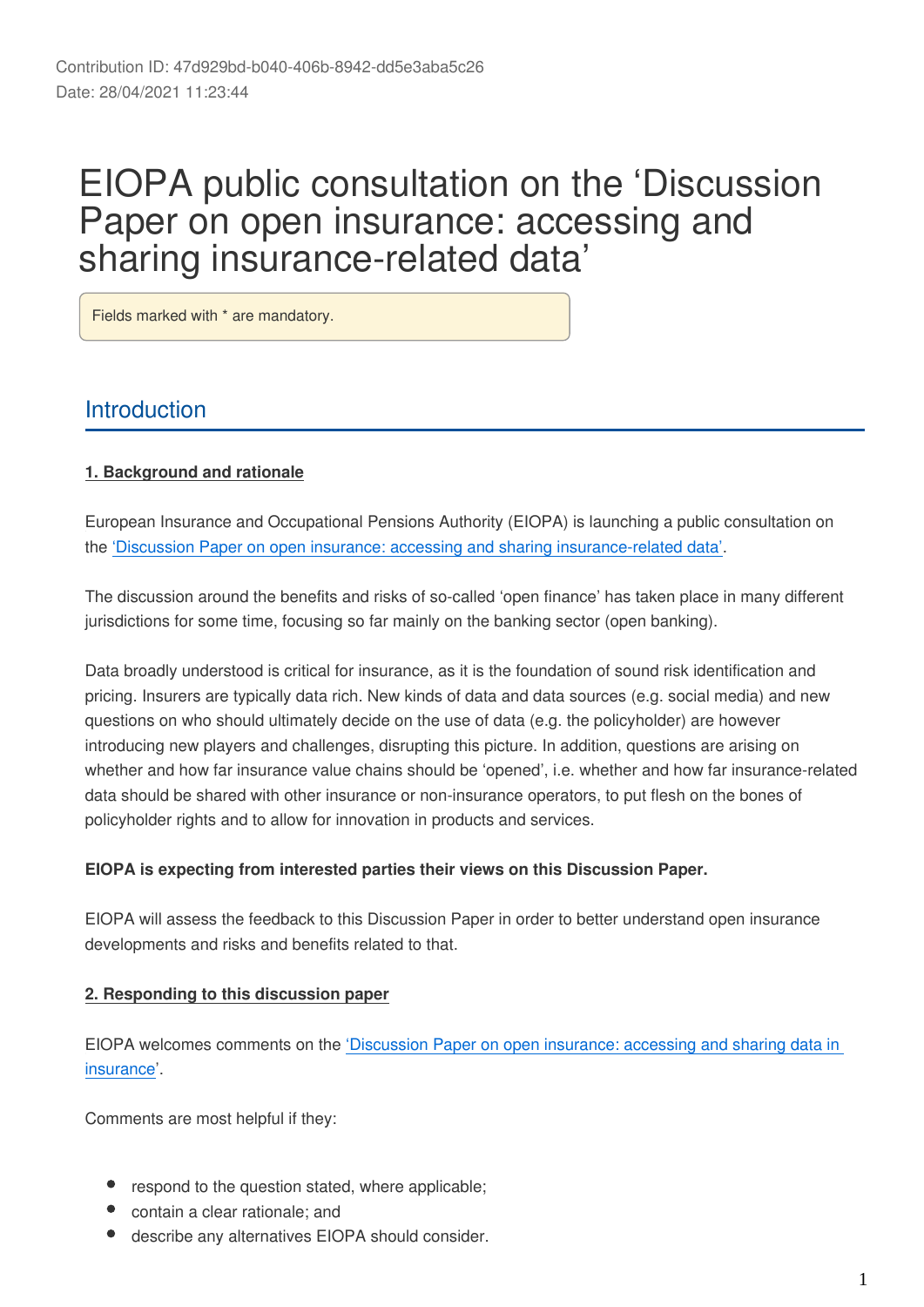Please respond to the questions in the EU Survey Tool **by 28 April 2021.**

Contributions not provided using the survey or submitted after the deadline will not be processed and therefore considered as they were not submitted.

# **3. Publication of responses**

Contributions received will be published on EIOPA's public website unless you request otherwise in the respective field in the EU Survey Tool.

Standard confidentiality statements in an email message will not be treated as a request for non-disclosure.

Please note that EIOPA is subject to Regulation (EC) No 1049/2001 regarding public access to European Parliament, Council and Commission documents and EIOPA's rules on public access to documents.

Contributions will be made available at the end of the public consultation period.

# Data protection

Please note that your personal contact details (such as names, email addresses and phone numbers) will not be published. They will only be used to request clarifications, if necessary, on the information you supplied.

EIOPA will process any personal data in accordance with Regulation (EU) 2018/1725 on the protection of national persons with regard to the processing of personal data by Union institutions, bodies, offices and agencies and on the free movement of such data, and repealing Regulation (EC) No 45/2001 and Decision No 1247/2002/EC. More information on how EIOPA will treat your personal data can be found in the privacy statement.

# Information about the respondent

First name **\***

Manuel

Last name **\***

Reimer

Email **\***

mail@mr-consulting.eu

Do you agree that your response is published in EIOPA website? **\***

<sup>O</sup> Yes

O No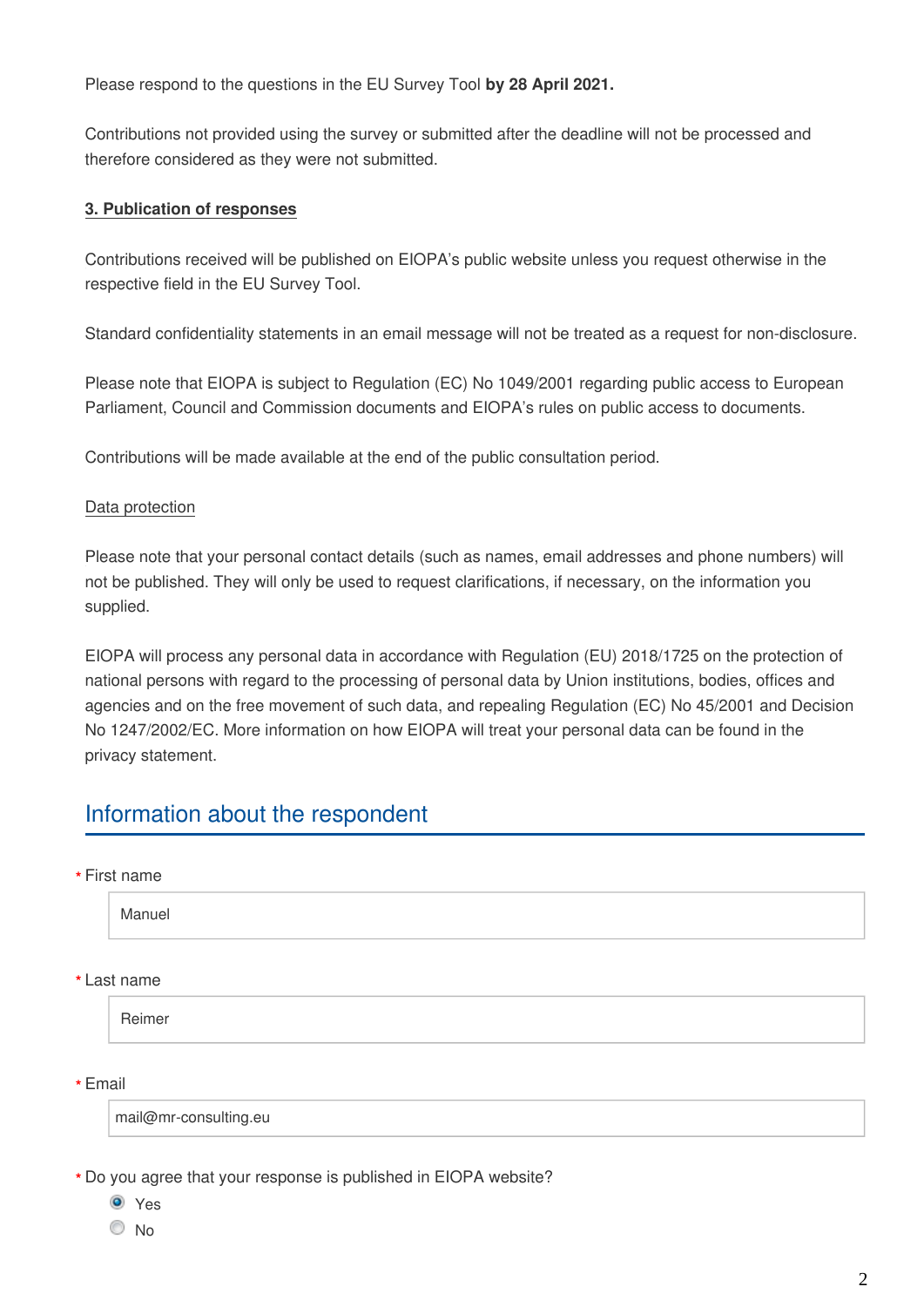## Country **\***

#### Pan-European organisation

## Name of your organisation **\***

CEN/TC 445 - European Committee for Standardization - Technical Committee for Digital Information Interchange in the Insurance Industry

# Type of your organisation **\***

- **O** Insurance or reinsurance undertaking
- **O** Insurance intermediary
- **Technology company**
- **O** Industry association
- Consumer association
- C Academia
- Other (please specify)

#### Please specify

The Technical Committee TC 445 of the European Standardization Organization CEN develops standards in the field of digital information interchange for the European insurance industry. Standardisation is focused on the digital information interchange which connects insurance companies with their customers and their market partners, e.g. brokers, sales organizations, portals, service providers, and other insurers. All lines of business in the insurance industry are considered, such as life, health, property and casualty. Members in CEN/TC445 are experts from the insurance industry as delegates from the European national standards organisations. For more information:

https://standards.cen.eu/dyn/www/f?p=204:7:0::::FSP\_ORG\_ID: 2066522&cs=12714B042258C461E8EC2FB7ACA873346 https://www.tc445.info/

- Would you be willing to engage with EIOPA on follow-up discussions on open insurance? If 'yes', please **\*** provide the main contact point for possible follow up (name and e-mail address)
	- <sup>O</sup> Yes
	- © No

#### Name **\***

Dr. Manuel Reimer (Chairperson of CEN/TC 445)

Email **\***

mail@mr-consulting.eu

# Questions to stakeholders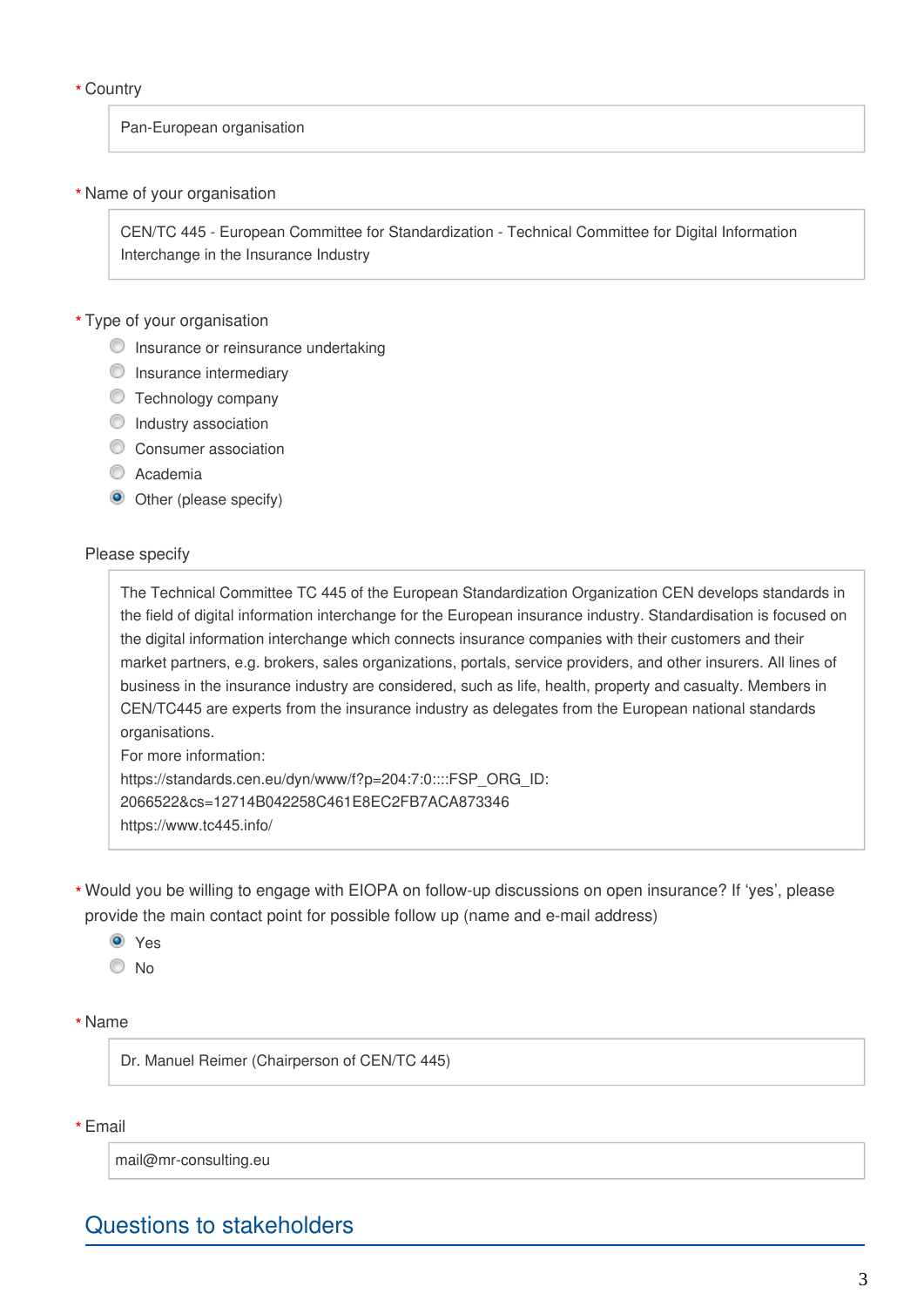1. Do you agree with the definition and the approach to open insurance highlighted in the Discussion Paper? If not,

please describe what aspects would be essential to consider additionally?

- **O** Yes
- <sup>O</sup>No
- I don´t know

#### Please explain

CEN/TC 445 supports the broad definition for open insurance and would even extend the range to other industries with which the insurance industry cooperates.

2. In addition to those described in this paper, including in Annex 1, do you see other open insurance use cases or

business models in the EU or beyond that might be worth to look at further from supervisory/consumer protection

perspective?

Yes

<sup>O</sup>No

Please explain

3. Do you think regulators/supervisors should put more focus on public comparison websites where the participation is compulsory for undertakings? What lines of business could be subject for that? What risks, benefits and obstacles

do you see?

Yes

© No

I don´t know

Please explain

4. Please describe your own open insurance use case/business model and challenges you have faced in implementing

it, if any.

5. In addition to those described in this paper, do you see other open insurance use cases in RegTech /SupTech that might be worth to look at further from supervisory/ consumer protection perspective?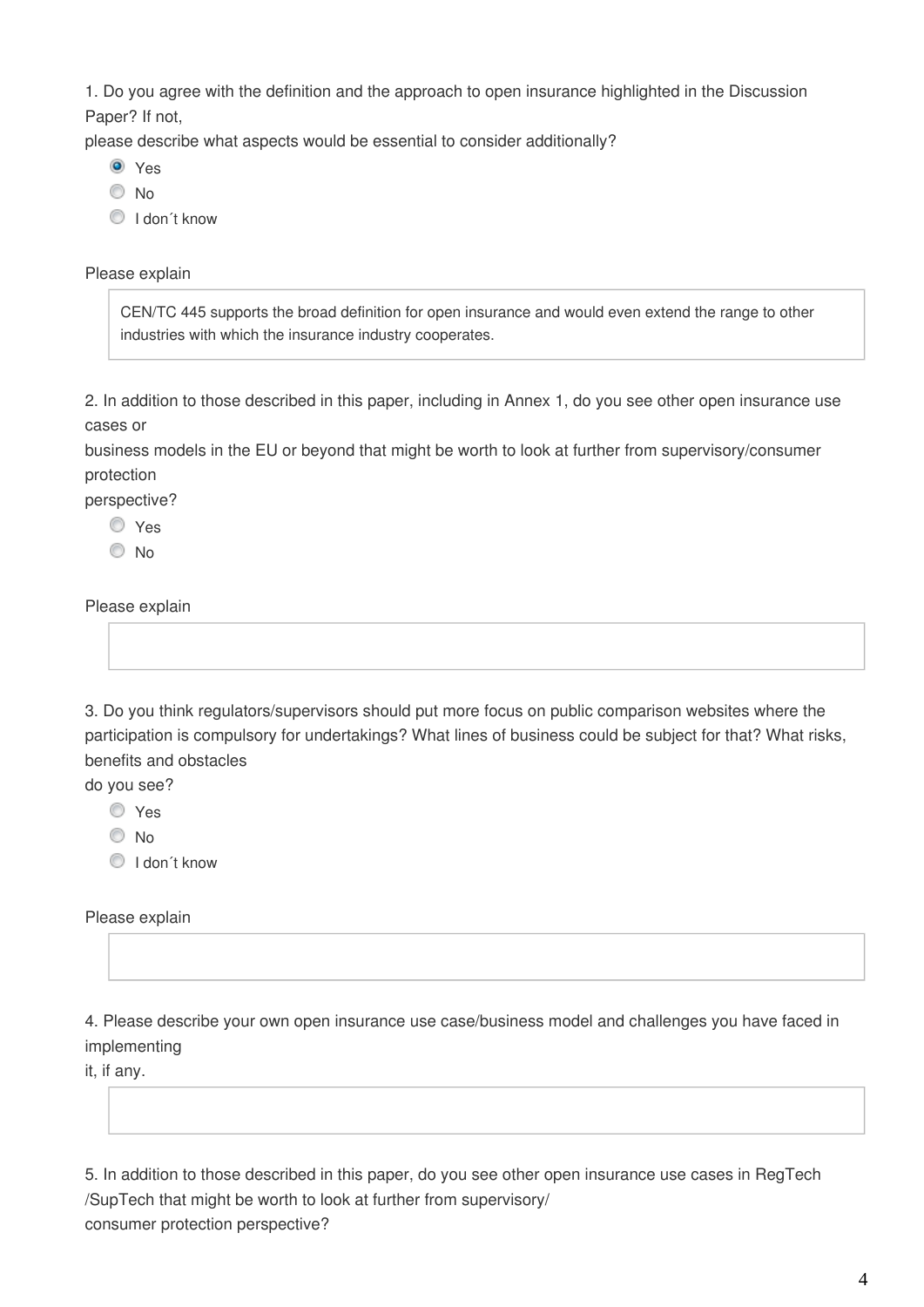Please explain

6. Please describe your own open insurance use case/business model in RegTech/SupTech and the challenges you

have faced in implementing it, if any.

7a. Do you agree the potential benefits for the consumers are accurately described?

- **Strongly agree**
- Somewhat agree
- Neither agree nor disagree
- Somewhat disagree
- Strongly disagree

7b. Do you agree the potential benefits for the industry are accurately described?

- Strongly agree
- Somewhat agree
- Neither agree nor disagree
- Somewhat disagree
- Strongly disagree

7c. Do you agree the potential benefits for the supervisors are accurately described?

- **Strongly agree**
- Somewhat agree
- Neither agree nor disagree
- Somewhat disagree
- Strongly disagree

8. Are there additional benefits?

- Yes
- No
- $\textcircled{1}$  I don't know

Please explain

9. What can be done to maximise these benefits?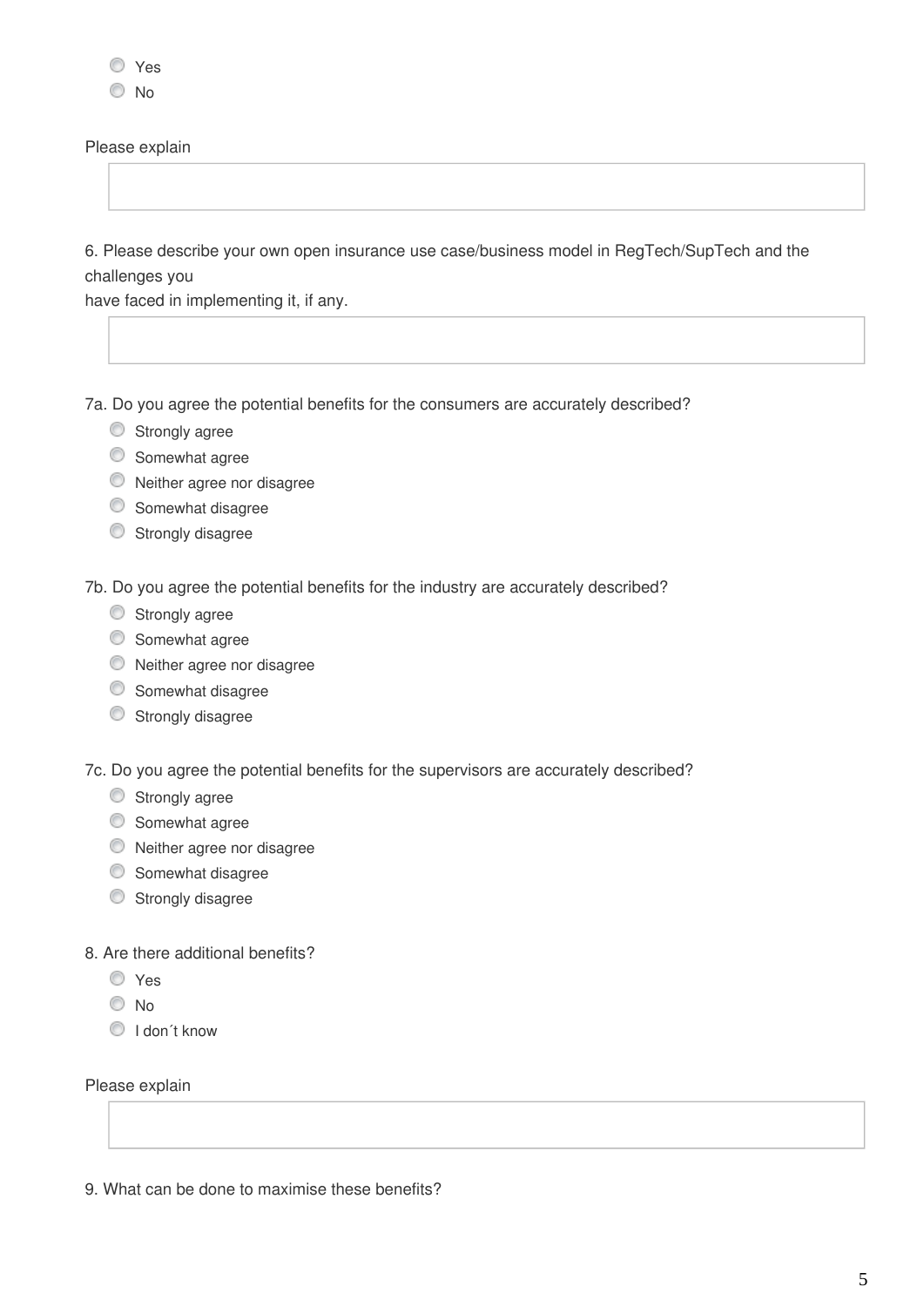10a. Do you agree the potential risks for the consumers are accurately described?

- Strongly agree
- $\circledcirc$  Somewhat agree
- Neither agree nor disagree
- **Somewhat disagree**
- Strongly disagree

10b. Do you agree the potential risks for the industry are accurately described?

- Strongly agree
- Somewhat agree
- Neither agree nor disagree
- Somewhat disagree
- Strongly disagree

10c. Do you agree the potential risks for the supervisors are accurately described?

- Strongly agree
- Somewhat agree
- Neither agree nor disagree
- Somewhat disagree
- Strongly disagree
- 11. Are there additional risks?
	- Yes
	- $\odot$  No.
	- O I don't know

Please explain

12. Do you consider that the current regulatory and supervisory framework is adequate to capture these risks? If not, what can be done to mitigate these risks?

Yes

<sup>O</sup>No

 $\bigcirc$  I don't know

Please explain

13. Do you agree with the barriers highlighted in chapter 5?

**Strongly agree**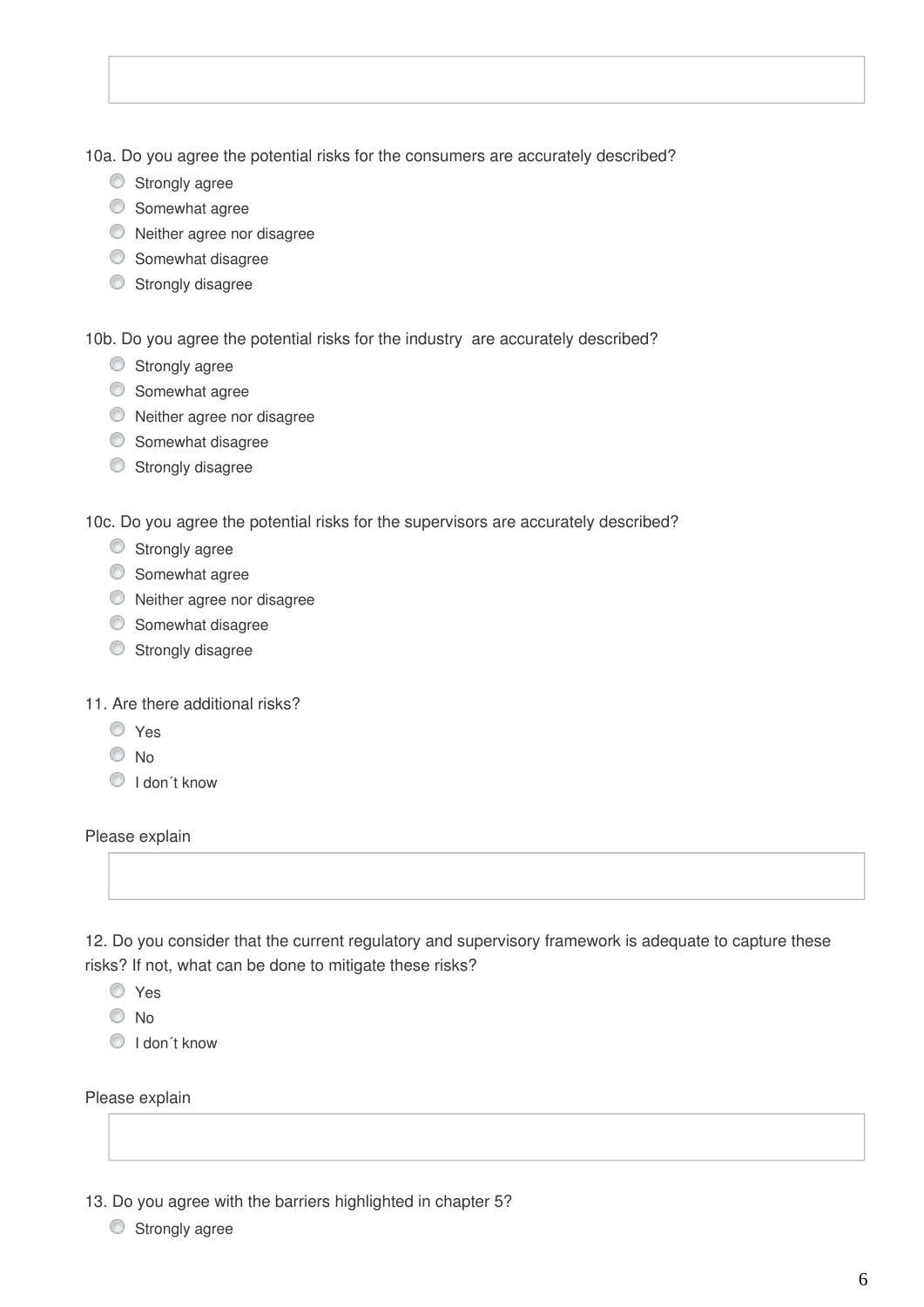- **Somewhat agree**
- Neither agree nor disagree
- Somewhat disagree
- Strongly disagree

Please explain

14. What additional regulatory barriers do you see?

15. What are your views on possible areas to consider for a sound open insurance framework highlighted by EIOPA in chapter 6? Are there additional underlying aspects or other aspects under concrete areas to consider for a sound open insurance framework?

16. What are the key differences of between banking and insurance industry which are important to consider in light

of open insurance implementation? (e.g. higher variety of products, more data, including sensitive health data in

insurance).

The experience of standardisation for the insurance industry identifies the complexity of processes and data elements due to sophisticated products for a multitude of business lines from life, pension, health to property and casualty and for a variety of insured risks and coverages.

## 17. What are the 'lessons learned' from open banking that might be relevant to consider in open insurance?

PSD2 is based technically for the standardisied data elements on the ISO Norm 20022. Open insurance should also be based on an internationally developed standard. CEN/TC 445 as the European technical committee for the development of process and data standards in the European insurance industry would be the perfect partner for EIOPA and the EU Commission to develop a digital standards framework for open insurance. CEN/TC 445 finalised already the norm CEN EN 17419-1 "Transfer of electronic Documents" which standardises the process and the data for the transfer of electronic documents between insurers, intermediaries and clients as well as other stakeholders in insurance processes. Actually CEN TR 17419-2 is in the final review as technical report for the implementation of EN 17419-1 in Open API 3.0 specification.

18. Do you think open insurance will develop without any regulatory intervention? (e.g. without PSD2 type of compulsory data sharing provisions)

- Yes
- © No
- $\bullet$  I don't know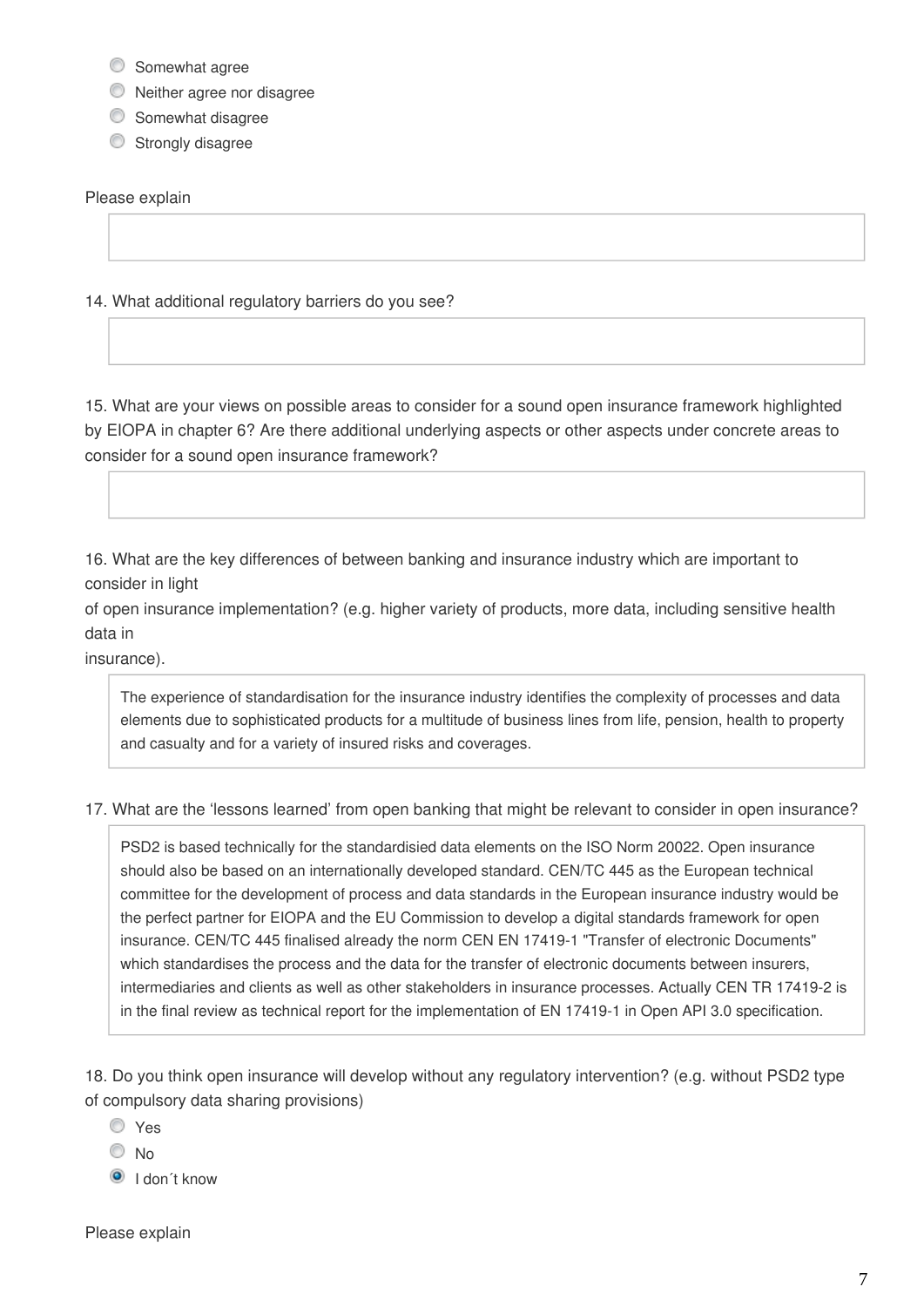Data and process standardisation on the European level requires possibly an initial initiative from a European organisation like the European Commission or EIOPA. The reason for this launching is the current focus on national markets and national process and data standards. A good example for a successful initial initiative was the mandate of the EU Commission for CEN/TC 434 for the development of a standard for an electronic invoice. The resulting European Norm CEN EN 16931 is now widely used across all industries.

19. Do you think open insurance should be driven voluntarily by industry/private initiatives or driven by regulatory intervention?

- **O** Driven by private initiatives
- **Driven by regulation**
- A mix of the two options above

## Please explain

The European Union supports very clearly the standardisation by industry initiatives through the established standards organisation, CEN in Europe and ISO globally, see EU Regulation No 1015/2012 of 25 October 2012.

20. Do you have views on how the EU insurance market may develop if some but not all firms (e.g. based on different industry-wide initiatives) open up their data to third parties?

21. What datasets should be definitely included in the scope of a potential open insurance framework? What data should be definitely excluded from the scope of open insurance framework? Are there any data sets you currently do not have access or do not have real-time access or where you have faced practical problems, but you consider this access could be beneficial? This could include both personal and nonpersonal data (e.g. IoT devices data, whether data, sustainability-related data, data on cyber incidents etc.). Please explain your response providing granular examples of datasets.

# Data that should be included

That depends on the specific use case.

Basis for the European standardisation of the datasets supporting an open insurance framework should be the accepted and implemented datasets already standardised by the national insurance specific standards organisations. The European standardisation should be performed in the trusted standards setting environment of the European standards organisation CEN with its Technical Committee 445 on Digital Information Interchange in the Insurance Industry.

## Data that should be excluded

That depends on the specific use case.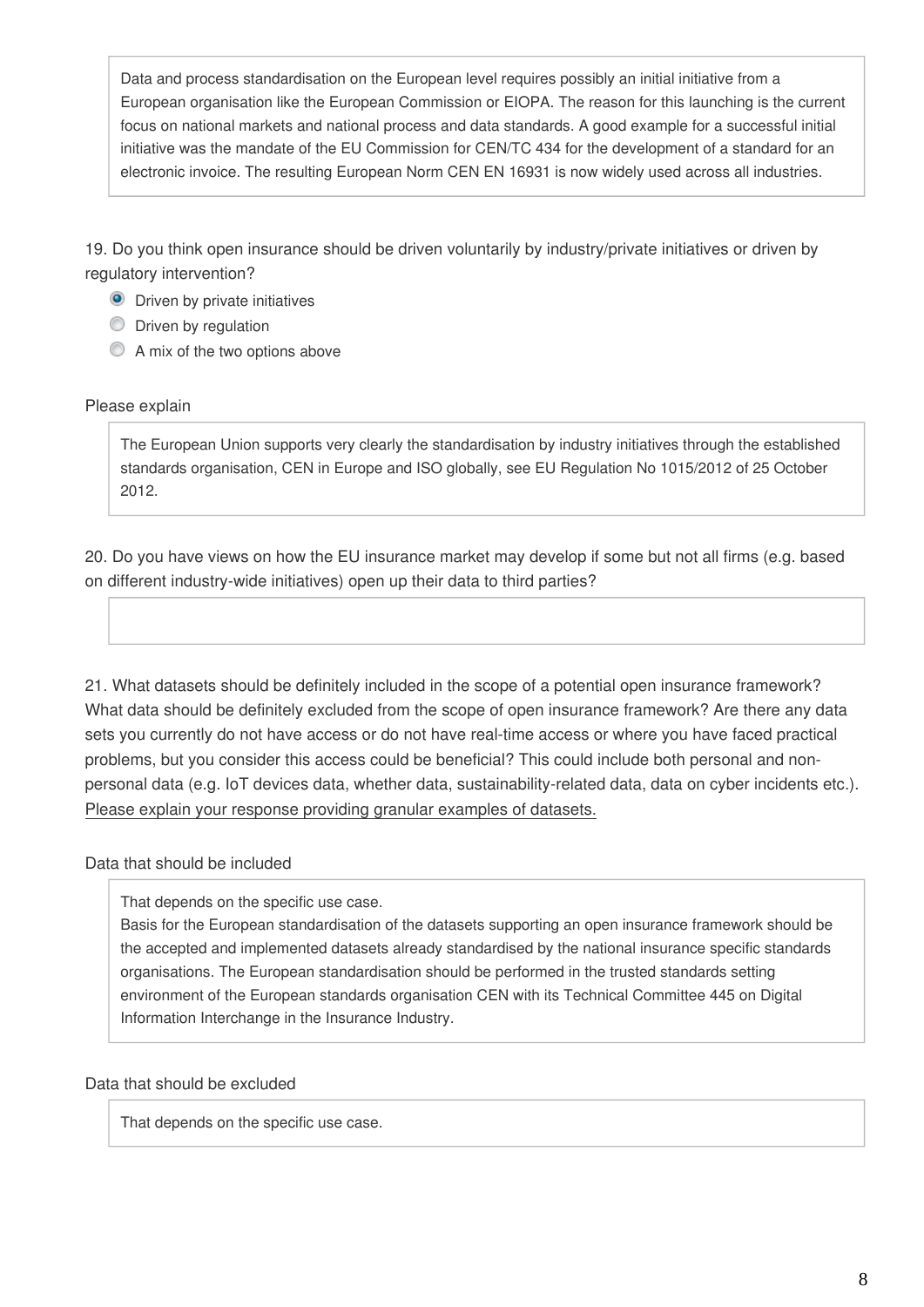22. In your opinion, which regulatory/licensing approach would be best for the development of sound open insurance framework (e.g. unlocking the benefits and mitigating possible risks)? Could an increased data sharing require revisions in the regulatory framework related to insurance data? Please explain your response.

- Compulsory data sharing inside the regulated insurance industry
- Compulsory data sharing inside the regulated insurance industry and with third parties with bespoke licensing approach
- Compulsory data sharing in certain lines of businesses and/or amongst certain products
- Compulsory data sharing covering only IoT data / sensor data
- Self-regulatory approach to data sharing (no regulatory intervention in addition to the GDPR data portability rules)
- $\Box$  A mix of the approaches
- **Other**

Please explain your response

The self-regulatory approach should be combined with a standardised open insurance framework developed by the European standards organisation CEN with its Technical Committee 445 on Digital Information Interchange in the Insurance Industry.

23. Could you provide information which helps to evaluate the cost of possible compulsory data sharing framework

(e.g. based on your experience on PSD2 adoption)?

24. In the absence of any compulsory data sharing framework in insurance as it is currently the situation, how do you

see the role of EIOPA and national supervisors to guarantee proper market oversight and consumer protection?

25. This Discussion Paper highlighted some of the ethical issues relevant to open insurance (e.g. price optimisation

practices, financial exclusion, discrimination). Do you see additional ethical issues relevant in light of open insurance?

- Yes
- © No
- **I** don't know

If "yes", please explain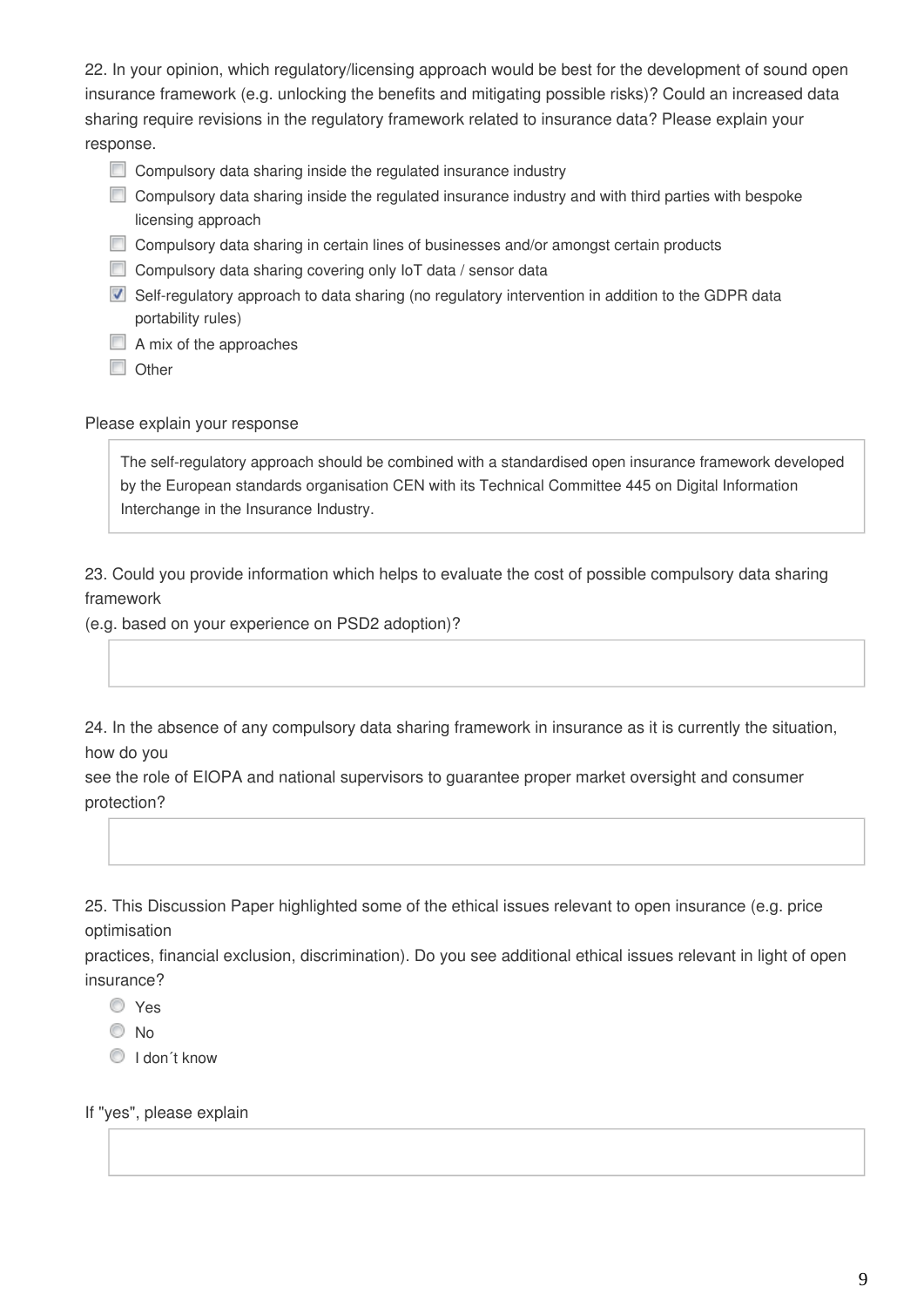26. What functions and common standards are needed to support open insurance and how should they be developed? Please consider this both form self-regulatory angle and from possible compulsory data sharing angle.

The standardisation of the interoperable data sharing framework and API standards should be developed by the European standards organisation CEN and experts from the national insurance standards organisations. CEN/TC 445 on Digital Information Interchange in the Insurance Industry finalised already the norm CEN EN 17419-1 "Transfer of electronic Documents" which standardises the process and the data for the transfer of electronic documents between insurers, intermediaries and clients as well as other stakeholders in insurance processes. Actually CEN TR 17419-2 is in the final review as technical report for the implementation of EN 17419-1 in Open API 3.0 specification.

27. What existing API/data sharing standards in insurance/finance in the EU or beyond could be taken as a starting point/example for developing common data sharing standards in insurance?

Basis for the European standardisation of the interoperable data sharing framework and API standards should be the accepted and implemented standards of the national insurance specific standards organisations.

28. Do you believe that open insurance only covering insurance-related data could create an un-level playing field for incumbent insurance undertakings vis-a-vis other entities such as BigTech firms Please explain your response

- Yes
- $\odot$  No
- O I don't know

Please explain

29. How do you see the market will develop in case the data sharing is extended to non-insurance/nonfinancial data?

What are the biggest risks and opportunities?

30. Do you have any comments on the case studies in Annex 1?

31. Are there any other comments you would like to convey on the topic? In particular, are there other relevant issues

that are not covered by this Discussion Paper?